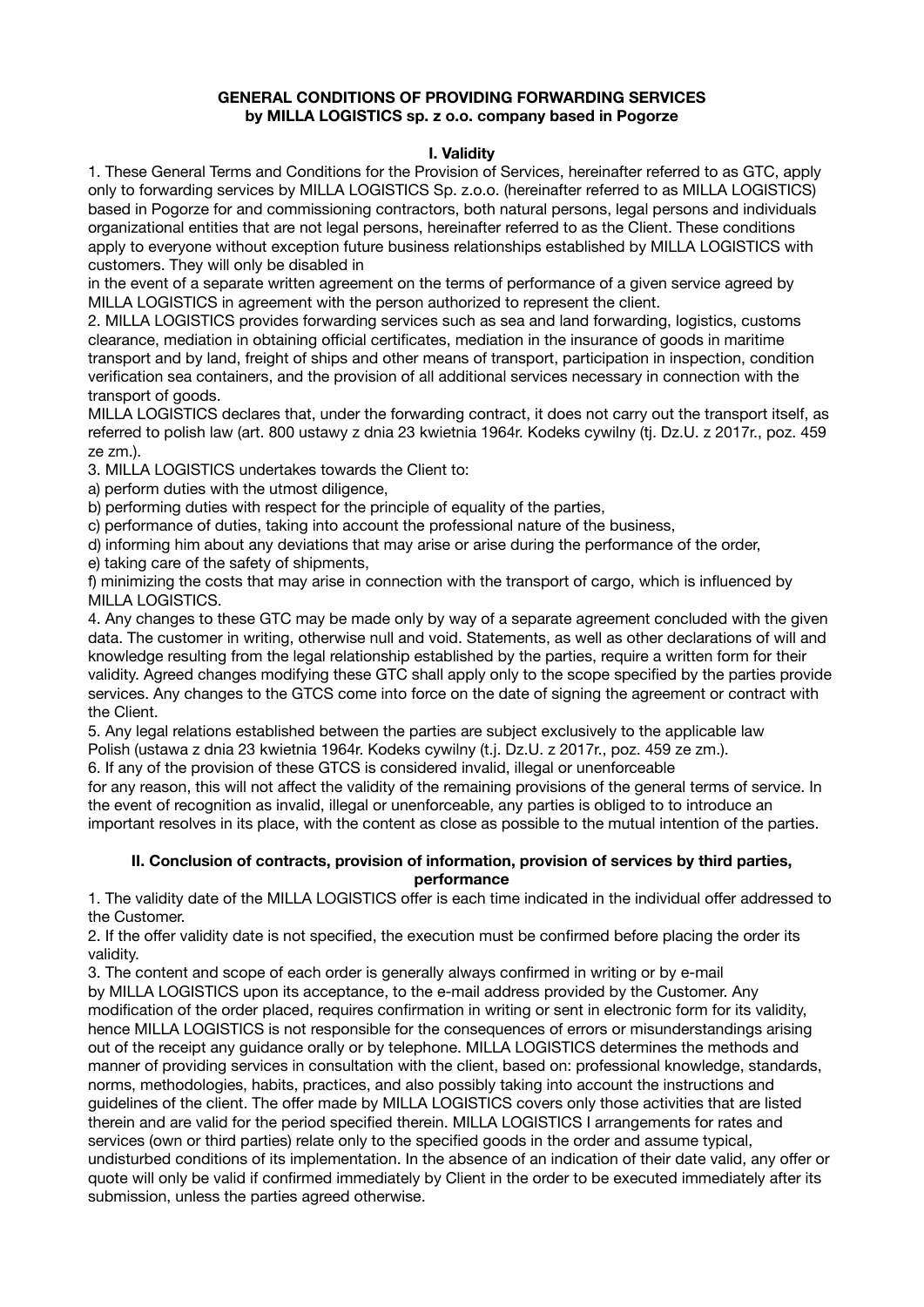4. The customer is obliged to give the order complete and correct. The customer is burdened with the consequences that have arisen to MILLA LOGISTICS and third parties as a result of providing inaccurate, incomplete and incorrect data, and this also applies to data contained in documents, correspondence and information provided on the parcel regarding the quantity, weight, dimensions and properties, as well as defective packaging of the parcel, etc., even when the inaccuracy, incompleteness or irregularity arose without his fault. MILLA LOGISTICS is entitled to check whether the data provided to it in the order is correct and complete, as well as also to check the authenticity of signatures and authorizations of persons signed on orders and other documents. At goods requiring special treatment, the customer, when submitting the order, should specify all specific requirements to be met during the transport process. When it comes to dangerous goods in the meaning of the provisions on the transport of dangerous goods or other goods, for which the transport and there are special regulations for storage, the customer is obliged to state all of them data necessary for the proper execution of the order, in particular classifications in accordance with the relevant regulations for dangerous goods.

5. MILLA LOGISTICS is obliged to provide information, advice or presentation at the express request of the Customer opinions in connection with the performed order.

6. In order to execute the accepted order on the basis of these GTC or separate arrangements, MILLA LOGISTICS is entitled to subcontract the performance of the service covered by the order to a third party, which, in the opinion of MILLA LOGISTICS has the appropriate qualifications and competences to perform this order. For the actions of these people, MILLA LOGISTICS is responsible as for own actions.

7. The client undertakes to provide all required instructions regarding the scope of the order, with appropriate in advance, enabling its effective implementation. Additionally, if necessary, the Client ensures that representatives of MILLA LOGISTICS will have access to goods, means of transport, warehouses, etc. for implementation commissioned tasks, in particular for the purposes of carrying out mandatory checks legal regulations.

8. The expected dates of the execution of individual orders are provided to the Client during the execution of the order, they may they can be changed after their prior written agreement by the parties. The agreed dates are not absolute binding on MILLA LOGISTICS, if the Client fails to execute each order will fulfill its obligations in the scope of cooperation necessary for the proper execution of the order. In the above in this case, the date of the final execution of the order will be appropriately shifted by the delay time resulting from the action or Customer's omissions.

## **III. Reward**

1. The customer undertakes to reimburse MILLA LOGISTICS for all costs and expenses incurred by it in connection with the performance of the forwarding order and to pay remuneration.

2. Unless otherwise stipulated, VAT invoices issued by MILLA LOGISTICS each time execution of the order will be payable within 14 days from the date of issue. All prices resulting from the current valid MILLA LOGISTICS price lists are net prices.

3. The date of payment shall be the date of crediting the MILLA LOGISTICS bank account. The customer is charged cost of currency transfer related to remuneration for MILLA LOGISTICS. MILLA's LOGISTICS bank account should each time be credited with the amounts corresponding to the amounts resulting from the accounting documents, i.e. invoices, notes, etc.

4. In the event of the Customer's delay in paying the amount due, MILLA LOGISTICS has the right to charge interest in maximum height.

5. Unless otherwise agreed, MILLA LOGISTICS 'right to receive remuneration or other payments in respect of performance of the service arises upon its completion. Unless otherwise agreed, the MILLA LOGISTICS offer includes all costs incurred by MILLA LOGISTICS during the smooth running of the process of performing the ordered services. Also, the customer is obliged to cover all costs that must be paid to third parties in connection with the performance orders. As a rule, MILLA LOGISTICS is entitled to reimbursement of expenses incurred in order to perform the services.

6. If, during the execution of the order, MILLA LOGISTICS settles the costs charged to the Customer - they will be charged settled by MILLA LOGISTICS in the currency resulting from the offer, and if it is not specified in PLN, taking into account that the currency conversion into PLN will be carried out according to the Raiffeisen Bank's selling rate.

7. It is permissible to increase prices in the event of a change in the mandatory provisions of law, in the process execution of each order, if this results in an increase in the expenses necessary for MILLA LOGISTICS fulfillment of the obligation.

8. MILLA LOGISTICS has the right to demand before commencing the execution of the order, or during its duration prepayment, which will be payable within 3 days from the date of notifying the Customer of such a request.